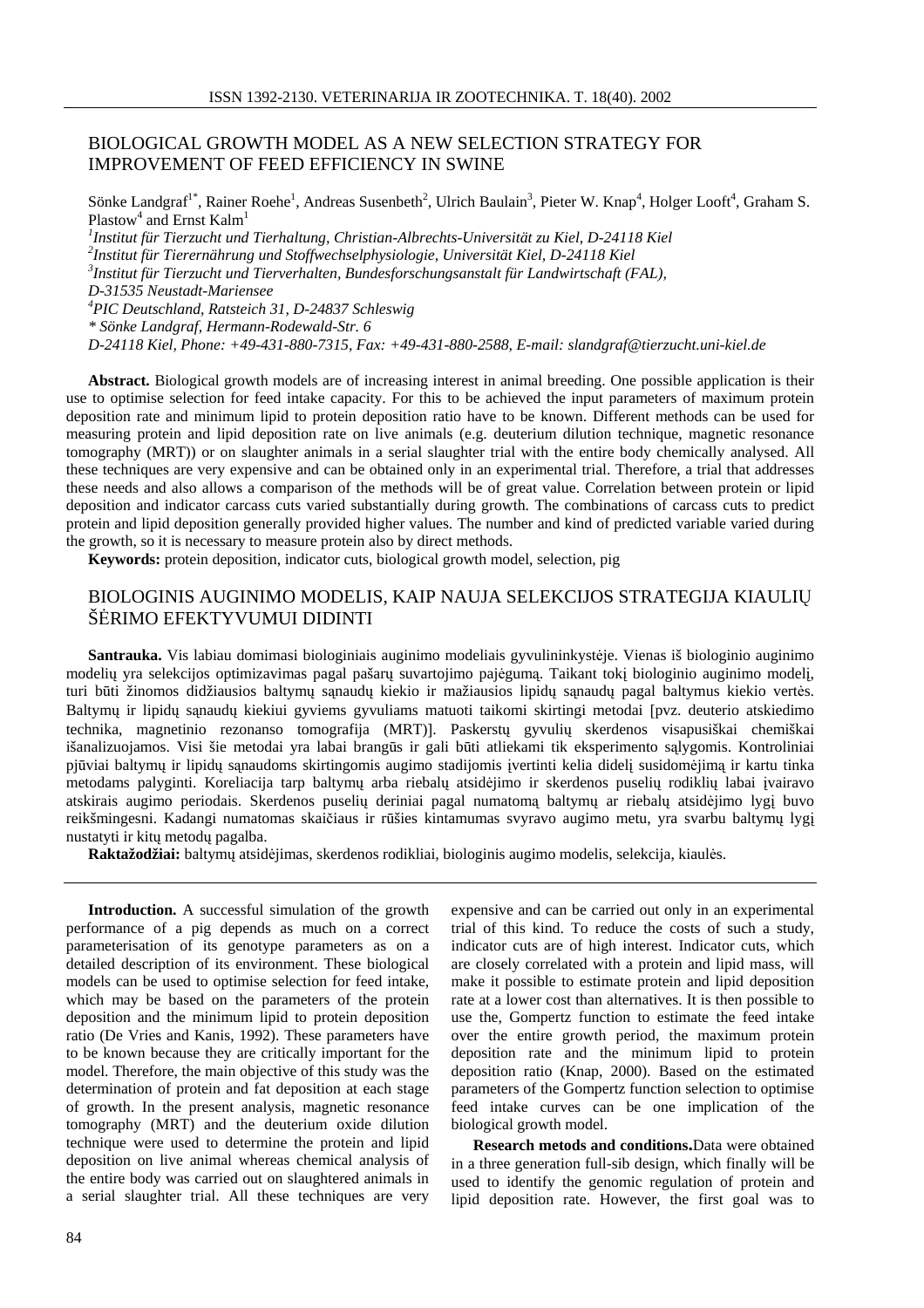determine protein, lipid and ash deposition during growth and its association with carcass characteristics. The base generation  $(F_0)$  consisted of 8 unrelated boars of a sire line and 32 unrelated sows of a dam line, which were mated to produce the  $F_1$  generation. Animals not used to create the  $F<sub>2</sub>$  generation were tested on station to obtain protein, lipid and ash deposition at 15, 30, 60, 90, 120, 140 kg. Protein and lipid deposition was measured on all tested animals by deuterium dilution technique. As a reference method, chemical analysis of the entire body was used in a serial slaughter trial with 8 animals slaughtered at each of the 6 weight classes.

At slaughter the weights of the separate organs and intestinal tract were measured. Afterwards, these entrails were minced and two samples were taken from the material for the chemical analysis. One day later the left carcass side was dissected into ham, shoulder, loin, neck, belly and head. After weighing these carcass cuts, a fine dissection of each cut was executed. The weights from these parts were also taken. On the same day, the carcass cuts were separated into fractions meat/fat and bones. Both fractions were minced separately by the same procedure as for the entrails fraction. Two samples of each fraction were taken for chemical analysis. Each from the three fractions was analysed separately for its chemical composition. In order to be a representative each sample was autoclaved at 120°C and 2.3 bar for one hour and mixed afterwards with a blender. The samples were analysed using the methods of the VDLUFA (Naumann and Bassler, 1983). The samples were vacuum sublimated and thereafter dried in an oven at 65 °C until the weight was constant in order to determine the dry matter. Fat analysis was carried out with the official method (technique B) [Naumann and Bassler, 1983]. Based on the analysed chemical composition of each fraction and the weights the chemical body composition of the whole animal was determined.

MRT images were obtained on other 8 animals for weight classes 30 to 120 kg. In the present analysis the data of the chemical analysis and the MRT was used to estimate protein and lipid deposition, and their associations with carcass cuts were predicted using the weight of the main cuts of ham, shoulder, loin, belly and neck. Thereafter, each cut was dissected to obtain further information about its composition concerning lean meat, fat and bones. The data were analysed using SAS procedures, in particular the PROC NLIN Procedure for estimation of parameters of the Gompertz function. Body protein and lipid mass were related to the age (Tullis, 1981). The Gompertz function to estimate protein deposition was:

# $P = P_{\infty} x e^{-e^{-t} B_{Gomp} x (age-t^*P)}$

and the Gompertz function to estimate lipid deposition was:

$$
L = L_{\infty} x e^{-e^{-\mathbf{B}_{Gomp}} x (age^{-t*}L)}
$$

where  $P_{\infty}$  and  $L_{\infty}$  are the asymptotic values that represent mature protein and lipid mass (kg), and  $t_{p}^{*}$  and  $t_{L}^{*}$  denote the x-coordinates of the points of inflection of the estimated P and L curves (in days). The multiple regression analysis to predict protein and fat mass using carcass cuts was accomplished with the PROC REG Procedure (SAS, 1992).

**The research results.** The correlations of protein or lipid mass of the carcass with carcass cuts are presented in Table 1. Protein and lipid mass was measured by chemical analysis. Some carcass cuts were closely correlated with the protein and fat mass but there was a change during the growth curve.

Whereas the weight of the entire ham was a good predictor for protein mass in pigs weighing 15 kg weight the associations at weight class 30 to 90 kg were only moderate. At the end of the measured growth period almost no correlation was found between these traits. In contrast, the weight of ham trimmed showed the highest correlations with protein mass at the beginning and at the end of the growth period. In the weight group of 140 kg highest associations to protein mass were obtained for the shoulder, shoulder trimmed, backfat and loin. Highest associations to predict lipid mass were found at early growth with ham, ham trimmed, shoulder, neck trimmed and loin trimmed. At the end of the test period, lipid mass was highly correlated with the abdominal fat and backfat. Over the total weight range, the correlation of ham trimmed with lipid mass changed from highly positive to negative. The results for some correlations between carcass quality traits and protein or lipid mass are represented in summary in Table 2. The highest association between protein mass and fat area, backfat thickness (BFT) or sidefat was estimated at 120 kg. The association of protein mass with fat area, BFT or sidefat differed from  $r_p = -0.75$  to  $-0.83$ . The highest correlation of protein mass with loin area was found at 140 kg live weight. At high live weights, fat and loin area was highly associated with lipid mass for 120 and 140 kg, respectively. The highest correlation between lipid mass and BFT was at 120 kg whereas, the highest association with sidefat was at 140 kg. The correlations of carcass cuts with ash mass were high only in the group of 15 kg live weight ( $r_P$ =0.81 to 0.95), and therefore, are not shown.

The best predictions to estimate protein and fat mass (kg) by different carcass cuts using the multiple regression are presented in Table 3. The coefficient of determination (R²) for the prediction of protein reached values from  $R<sup>2</sup>=0.92$  to 0.98 apart from the 120 kg weight group. Similarly high values were reached for the estimation of fat mass. Only at the 90 kg group, was the R² was moderate. Further carcass traits were not included in the multiple regression model because they did not meet a level of significance.

The same procedure was used to estimate the percentage of protein and fat as presented in Table 4. The best prediction of percentage of protein was the multiple regression including shoulder trimmed, loin, neck trimmed and ham at 30 kg live weight. Besides, the number and kind of predicted variables to estimate protein or fat percentage varied during the growth. In general, the coefficient of determination for percentage prediction of protein and fat of the entire body had more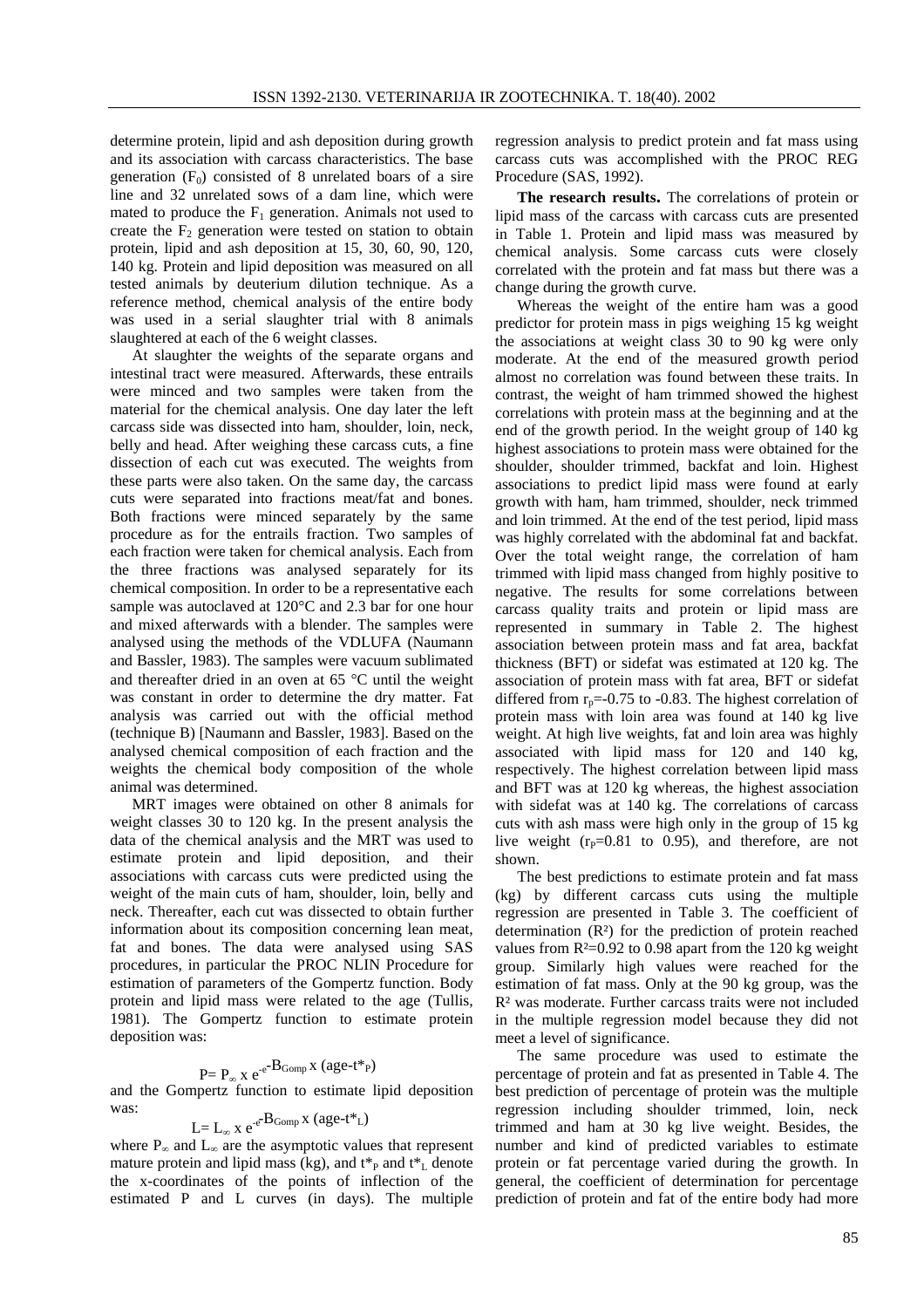variation over weight groups than for protein and fat mass. There were even weight groups, where no variable met the significance level of P<0.15.

### Table1: **Correlations between carcass cuts and protein or lipid composition of the entire body for live weights from 15 to 140 kg**

|                  | Weight class (kg)                  |         |         |                                    |         |         |  |  |
|------------------|------------------------------------|---------|---------|------------------------------------|---------|---------|--|--|
| Carcass cut      | 15                                 | 30      | 60      | 90                                 | 120     | 140     |  |  |
|                  | Correlation with protein mass (kg) |         |         |                                    |         |         |  |  |
| Ham              | 0.96                               | 0.65    | 0.78    | 0.72                               | 0.43    | 0.07    |  |  |
| Ham trimmed      | 0.86                               | 0.65    | 0.59    | 0.52                               | 0.56    | 0.66    |  |  |
| Shoulder         | 0.92                               | 0.41    | 0.62    | 0.39                               | 0.00    | 0.71    |  |  |
| Shoulder trimmed | 0.56                               | 0.01    | 0.54    | 0.27                               | 0.31    | 0.68    |  |  |
| Neck             | 0.82                               | 0.61    | 0.31    | 0.02                               | $-0.32$ | 0.19    |  |  |
| Neck trimmed     | 0.95                               | 0.85    | 0.54    | 0.43                               | 0.28    | 0.42    |  |  |
| Loin             | 0.74                               | 0.38    | 0.70    | 0.27                               | 0.11    | $-0.71$ |  |  |
| Loin trimmed     | 0.82                               | 0.50    | 0.74    | 0.33                               | $-0.05$ | $-0.20$ |  |  |
| Backfat          | 0.27                               | 0.29    | 0.27    | 0.35                               | $-0.49$ | $-0.79$ |  |  |
| Abdominal fat    | 0.61                               | 0.07    | $-0.19$ | $-0.24$                            | $-0.77$ | $-0.33$ |  |  |
|                  |                                    |         |         | Correlation with lipid mass $(kg)$ |         |         |  |  |
| Ham              | 0.88                               | 0.53    | 0.09    | $-0.07$                            | $-0.18$ | $-0.12$ |  |  |
| Ham trimmed      | 0.90                               | 0.68    | 0.03    | $-0.22$                            | $-0.49$ | $-0.36$ |  |  |
| Shoulder         | 0.91                               | $-0.09$ | $-0.02$ | $-0.36$                            | 0.41    | $-0.33$ |  |  |
| Shoulder trimmed | 0.28                               | $-0.08$ | 0.21    | $-0.41$                            | 0.04    | $-0.30$ |  |  |
| Neck             | 0.73                               | $-0.10$ | 0.15    | 0.72                               | 0.17    | 0.19    |  |  |
| Neck trimmed     | 0.88                               | 0.09    | 0.15    | 0.09                               | $-0.32$ | $-0.31$ |  |  |
| Loin             | 0.78                               | $-0.31$ | $-0.18$ | 0.32                               | 0.01    | 0.54    |  |  |
| Loin trimmed     | 0.92                               | 0.64    | $-0.46$ | $-0.16$                            | $-0.01$ | $-0.26$ |  |  |
| <b>Backfat</b>   | 0.54                               | 0.01    | 0.28    | 0.43                               | 0.26    | 0.81    |  |  |
| Abdominal fat    | 0.75                               | $-0.22$ | 0.72    | 0.27                               | 0.89    | 0.68    |  |  |

Table 2: **Correlations between carcass traits and protein and lipid composition of the entire body for live weights from 15 to 140 kg**

|               | Weight class (kg) |                                    |         |         |         |         |  |  |  |  |
|---------------|-------------------|------------------------------------|---------|---------|---------|---------|--|--|--|--|
| Carcass trait | 15                | 30                                 | 60      | 90      | 120     | 140     |  |  |  |  |
|               |                   | Correlation with protein mass (kg) |         |         |         |         |  |  |  |  |
| Fat area      | 0.68              | 0.28                               | $-0.61$ | 0.16    | $-0.75$ | $-0.45$ |  |  |  |  |
| Loin area     | 0.51              | 0.48                               | 0.50    | 0.24    | 0.49    | 0.79    |  |  |  |  |
| <b>BFT</b>    | 0.32              | 0.11                               | $-0.37$ | $-0.38$ | $-0.74$ | $-0.18$ |  |  |  |  |
| Sidefat       | 0.49              | $-0.56$                            | $-0.38$ | 0.35    | $-0.83$ | $-0.59$ |  |  |  |  |
|               |                   | Correlation with lipid mass (kg)   |         |         |         |         |  |  |  |  |
| Fat area      | 0.58              | 0.54                               | 0.58    | 0.48    | 0.82    | 0.79    |  |  |  |  |
| Loin area     | 0.65              | 0.52                               | $-0.52$ | 0.02    | $-0.64$ | $-0.84$ |  |  |  |  |
| BFT           | 0.36              | 0.25                               | 0.40    | 0.67    | 0.80    | 0.60    |  |  |  |  |
| Sidefat       | 0.27              | 0.17                               | 0.69    | 0.37    | 0.76    | 0.96    |  |  |  |  |

Table 3: **Best multiple regression to predict protein and fat mass (kg)**

| Weight group (kg) | Predictor variable                                                   | $R^2$ |
|-------------------|----------------------------------------------------------------------|-------|
|                   | Protein (kg)                                                         |       |
| 15                | Ham, loin area, fat area                                             | 0.98  |
| 30                | Neck trimmed, loin trimmed, shoulder trimmed                         | 0.97  |
| 60                | Ham, loin, neck                                                      | 0.96  |
| 90                | Ham                                                                  | 0.52  |
| 120               | Sidefat (cm)                                                         | 0.69  |
| 140               | Abdominal fat, shoulder, neck trimmed                                | 0.92  |
|                   | Fat $(kg)$                                                           |       |
| 15                | Loin trimmed, ham trimmed, shoulder trimmed                          | 0.97  |
| 30                | Ham trimmed, shoulder, loin trimmed, sidefat (cm), BFT, neck trimmed | 1.00  |
| 60                | Abdominal fat, BFT, fat area, shoulder trimmed, loin                 | 1.00  |
| 90                | <b>Neck</b>                                                          | 0.52  |
| 120               | Abdominal fat, neck, ham                                             | 0.96  |
| 140               | Sidefat (cm), loin area                                              | 0.96  |

The change of protein deposition rate during growth is presented in Table 5. High protein deposition rate was obtained between 60 and 90 kg live weight. In this weight range also lipid deposition showed its first peak (243 g/d).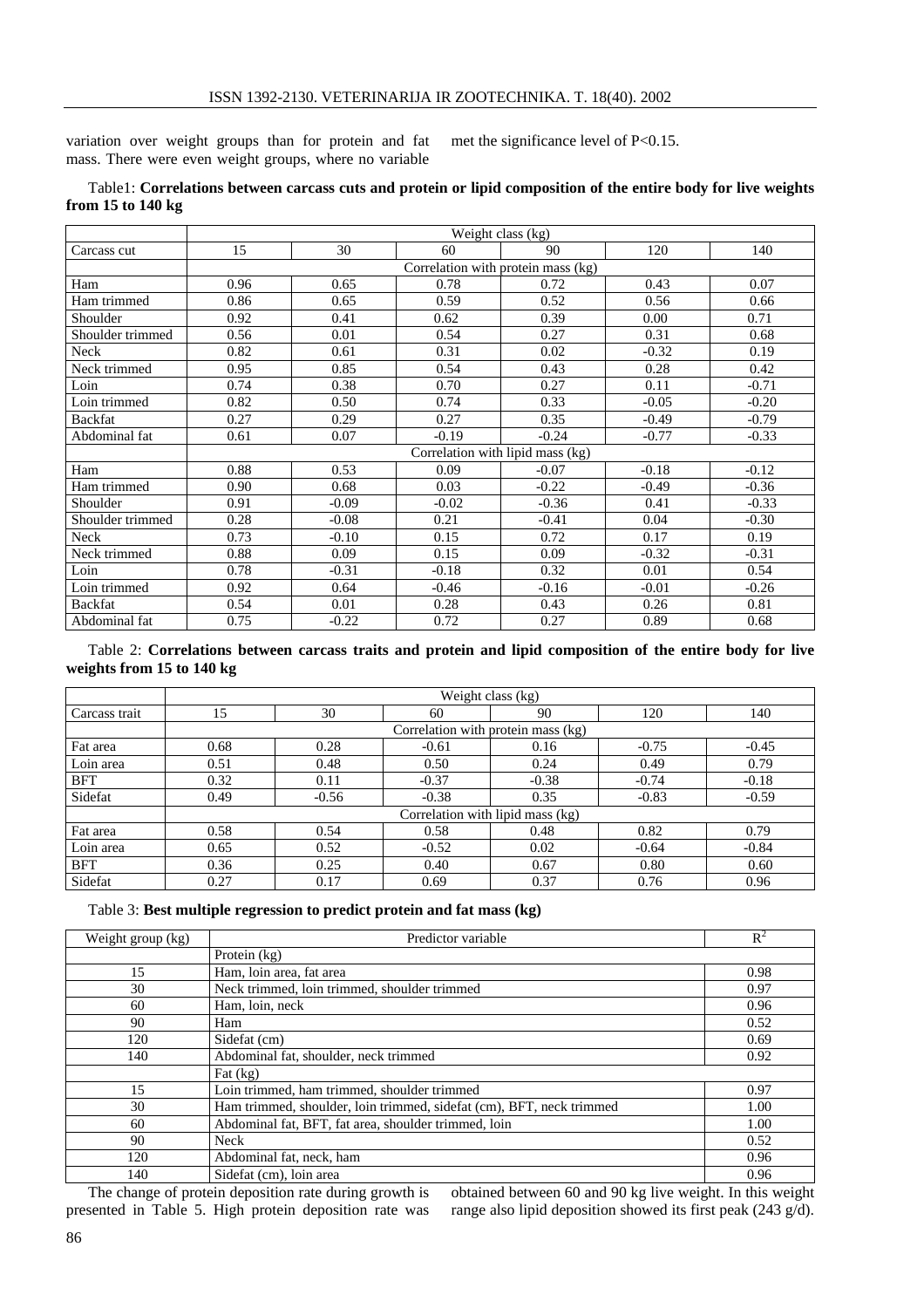After a slight reduction in lipid deposition rate in the range of 90-120 kg live weight, an exponential increase in lipid deposition was obtained. Ash deposition rate showed its highest values at 60-90 kg with 26 g/d.

The parameter estimates of protein, lipid and ash deposition fitting a Gompertz function over the entire growth period are presented in Table 6. In the present study, mature protein mass was estimated to be 24.73 kg analysing both genders together. There were no differences determined between castrates and females. In contrast to protein mass, there was a difference between genders in the estimated mature fat mass. Mature ash mass showed small differences between sexes.

Table 7 gives the estimates of muscle and fat tissue using MRT by which the volume of the tissue is measured. The estimates of mature muscle tissue were slightly higher for castrates than for females. However, the Gompertz rate of muscle tissue deposition was similar in both sexes. The estimation of the mature fat tissue indicates the high differences between sexes.

The estimates of some carcass traits using Gompertz function are presented in Table 8. All these traits showed differences between castrates and females. Loin, backfat, abdominal fat and fat area in the mature pig showed the greatest differences between sexes. In additio the traits related to fat deposition such as backfat, abdominal fat and sidefat differed substantially in their maximum deposition  $(X_{max})$ . These estimations confirmed that castrates seemed to have considerably different growth curves in fat related traits than females.

| Table 4: Best multiple regression to predict percentage of entire body protein and fat |  |
|----------------------------------------------------------------------------------------|--|
|                                                                                        |  |

| Weight roup (kg) | Predictor variable                                           | $R^2$ |
|------------------|--------------------------------------------------------------|-------|
|                  | Protein (%)                                                  |       |
| 15               | Loin area                                                    | 0.51  |
| 30               | Shoulder trimmed, loin, neck trimmed, ham                    | 1.00  |
| 60               | Fat area                                                     | 0.51  |
| 90               | $*$                                                          | *     |
| 120              | BFT, neck, abdominal fat, shoulder trimmed                   | 0.87  |
| 140              | Loin area                                                    | 0.40  |
|                  | Fat $(\%)$                                                   |       |
| 15               | Loin                                                         | 0.75  |
| 30               | $*$                                                          | *     |
| 60               | Fat area, abdominal fat, backfat, BFT, sidefat, loin trimmed | 1.00  |
| 90               | Neck                                                         | 0.54  |
| 120              | Abdominal fat, loin, shoulder                                | 0.99  |
| 140              | Sidefat (cm), loin area, loin trimmed                        | 0.99  |

\* no variable met the 0.15 significance level of entry into the model

#### Table 5. **Protein, lipid and ash deposition rate in different weight ranges measured in chemical by analysed pigs of a serial slaughter trail**

| Fraction        | Weight range (kg) |           |           |                    |         |  |  |  |
|-----------------|-------------------|-----------|-----------|--------------------|---------|--|--|--|
|                 | 15-30             | $30 - 60$ | $60 - 90$ | 90-120             | 120-140 |  |  |  |
| Protein $(g/d)$ |                   | 102       | 134       | 100                | 155     |  |  |  |
| Lipid $(g/d)$   |                   | 163       | 243       | 215                | 629     |  |  |  |
| (g/d)<br>Ash    |                   | ۱۹        | 20        | $\sim$ $\sim$<br>ت |         |  |  |  |

Table 6. Estimates of mature  $(\infty)$ , maximum (max) and Gompertz rate (Gomp) for protein (P), lipid (L) and **ash (A) deposition in serial by slaughtered animals**

| Item      | ⊥∞    | max   | Gomp        | ⊥∞    | $L_{\text{max}}$ | $L_{\text{Gomp}}$ | $A_{\infty}$ | $\mathbf{m}_{\text{max}}$ | Gomp        |
|-----------|-------|-------|-------------|-------|------------------|-------------------|--------------|---------------------------|-------------|
|           | (kg   | (g/d) | $(kg/d*kg)$ | (kg)  | (g/d)            | $(kg/d*kg)$       | (kg)         | (g/d)                     | $(kg/d*kg)$ |
| Castrates | 24.73 | 126   | 0.0139      | 48.79 | 285              | 0.0159            | 5.04         | 23                        | 0.0126      |
| Females   | 24.98 | 125   | 0.0136      | 29.40 | 226              | 0.0209            | 4.58         | 26                        | 0.0153      |
| Both      | 24.73 | 126   | 0.0138      | 48.55 | 259              | 0.0145            | 5.01         | 24                        | 0.0128      |

Table 7. **Estimates** of **mature**  $(\infty)$ , **maximum** (max) and Gompertz rate (Gomp) for muscle (M) and fat (F) **tissue deposition using magnetic resonance tomography**

| Item         | $\rm M_{\infty}$         | $M_{\rm max}$ | $M_{Gomo}$  | $\infty$ | $\mathbf{r}$ max | Gomp <sup>-</sup> |
|--------------|--------------------------|---------------|-------------|----------|------------------|-------------------|
|              | $\left(\text{kg}\right)$ | (g/d)         | $(kg/d*kg)$ | (kg)     | (g/d)            | $(kg/d*kg)$       |
| Castrates    | 125.4                    | 415           | 0.0090      | 62.43    | 204              | 0.0089            |
| Females      | 125.6                    | 416           | 0.0090      | 65.78    | 276              | 0.0114            |
| <b>B</b> oth | 125.6                    | 416           | 0.0090      | 59.50    | 243              | 0.0111            |

Table 8: **Estimates of mature (**∞**), maximum (max) and Gompertz rate (Gomp) for different traits (X) of the carcass in serial by slaughtered animals**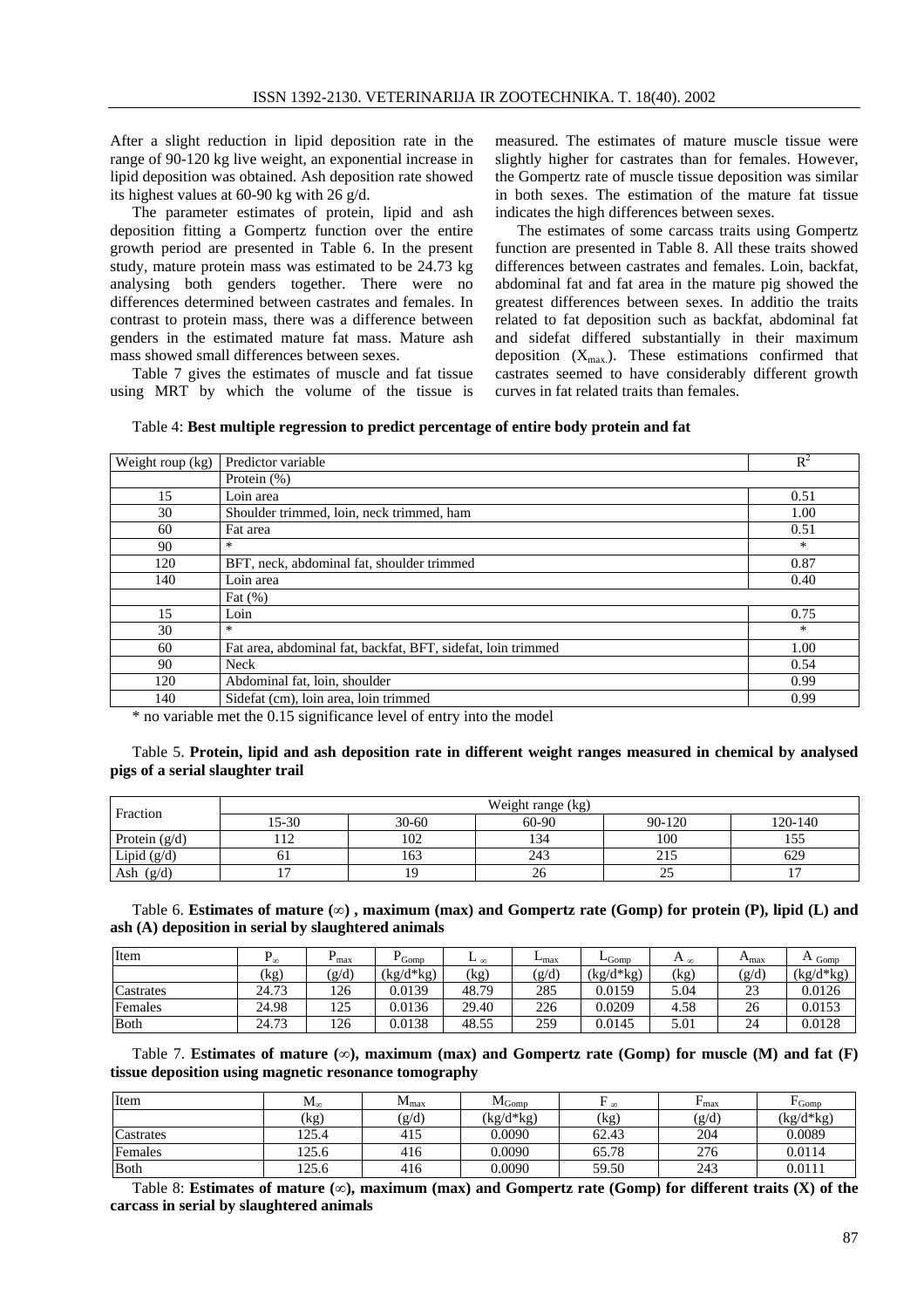| Trait                    | Gender       | $X_{\infty}$ | $\mathbf{X}_{\text{max}}$ | $\mathbf{X}_{\text{Gomp}}$ |
|--------------------------|--------------|--------------|---------------------------|----------------------------|
|                          | Castrates    | 13.06        | 49                        | 0.0102                     |
| Shoulder (kg)            | Females      | 10.04        | 44                        | 0.0119                     |
|                          | <b>B</b> oth | 10.00        | 50                        | 0.0135                     |
| Shoulder trimmed         | Castrates    | 12.99        | 33                        | 0.0068                     |
|                          | Females      | 10.19        | 28                        | 0.0075                     |
| (kg)                     | <b>B</b> oth | 12.70        | 32                        | 0.0068                     |
|                          | Castrates    | 21.93        | 71                        | 0.0088                     |
| Loin $(kg)$              | Females      | 15.84        | 63                        | 0.0108                     |
|                          | <b>B</b> oth | 15.96        | 66                        | 0.0113                     |
|                          | Castrates    | 12.90        | 32                        | 0.0068                     |
| Neck (kg)                | Females      | 9.85         | 31                        | 0.0085                     |
|                          | <b>B</b> oth | 9.80         | 30                        | 0.0084                     |
|                          | Castrates    | 8.59         | 29                        | 0.0091                     |
| Backfat (kg)             | Females      | 6.26         | 19                        | 0.0081                     |
|                          | <b>B</b> oth | 8.10         | 27                        | 0.0090                     |
|                          | Castrates    | 7.61         | 27                        | 0.0096                     |
| Abdominal fat (kg)       | Females      | 5.21         | 14                        | 0.0075                     |
|                          | <b>B</b> oth | 6.99         | 23                        | 0.0089                     |
|                          | Castrates    | 10.11        | 27                        | 0.0073                     |
| Sidefat (mm)             | Females      | 8.86         | 19                        | 0.0060                     |
|                          | <b>B</b> oth | 9.98         | 26                        | 0.0071                     |
|                          | Castrates    | 9.46         | 18                        | 0.0053                     |
| BFT (mm)                 | Females      | 8.76         | 16                        | 0.0050                     |
|                          | <b>B</b> oth | 9.29         | 18                        | 0.0053                     |
|                          | Castrates    | 37.20        | 18                        | 0.0132                     |
| Fat area $\text{cm}^2$ ) | Females      | 24.93        | 15                        | 0.0161                     |
|                          | <b>B</b> oth | 37.29        | 17                        | 0.0127                     |

**Discussion and conclusion.** Based on the results shown in Table 1 and Table 2 the estimated correlations varied substantially so that an estimation of lipid and protein deposition by a single carcass cut is difficult, and thus, had no high value to predict chemical body composition over the entire test period. Combination of carcass cuts to predict protein deposition showed a higher predictability, but not in all growth periods (Table 3 and 4). The prediction also reached a high coefficient of determination except for the 90 kg class  $(R<sup>2</sup>=0.52)$ . However, the number and kind of predictor variable varied during the stage of growth. The percentage of entire body protein and fat was more difficult to predict by carcass cuts than the mass of protein and fat. For some weight classes a significant multiple regression equation could not even be obtained for prediction of percentage of the entire body protein and fat. Alternative regression models using other variables, for example, fat of ham or fat of shoulder or fat of neck, did not improve the predictability of chemical body composition.

Maximum protein deposition rate during growth corresponded well with estimates using enhanced breeds (Eissen, 2000). In this weight rangesthe highest heritabilities for feed intake were found. This may indicate a close association between protein deposition and feed intake (Roehe et al., 1994 and Schulze et al., 2002). Therefore, it can be used to optimise feed intake within a biological growth model. The protein deposition rate can be used for both genders, because their maximum protein deposition rates were similar. After the first peak that showed for the lipid deposition rate at 60 to 90 kg live weight a slight reduction in the range of 90 to 120 kg live weight was obtained from the literature (Eissen, 2000). Then, an exponential increase in lipid deposition at a live weight greater than 120 kg was obtained.

Also, the Gompertz rate and mature protein weight did not differ much between sexes, so the protein deposition curves can be expected to be similar for castrates and females. Differences between gender were mainly in fat deposition or traits related to fat deposition. In the present study, mature protein mass was at the lower end of the range of value that have been reported (24.5 to 38.5 kg) (Knap, 2000). This may be due to the Pietrain genotype that was involved in the F1 crosses. It may indicate that mature body mass is reduced due to selection for high lean content in Pietrain. It may also suggest that reduced feed intake capacity in Pietrain is related to the low mature protein mass.

The estimates of maximum protein deposition using Gompertz function were only slightly lower than the linear protein deposition rate at weight range between 60 and 90 kg live weight indicating the usefulness of this function. These estimates were in the range of values obtained in a literatrure review (Knap, 2000) and described by other authors (Noblet et al., 1994). For lipid deposition, the Gompertz function did not fit well, because of the extensive increase in lipid deposition at the end of the test period. The maximum lipid deposition was substantially lower than the highest lipid deposition rate during growth within 120-140 kg live weight. In contrast, maximum ash deposition corresponds well with the linear ash deposition at the weight range of 60 to 120 kg. The Gompertz rate, which is independent from the scale, of the muscle and fat tissue using the MRT was lower then the Gompertz rate for the protein and fat mass measured by chemical analysis. The difference in maximum muscle